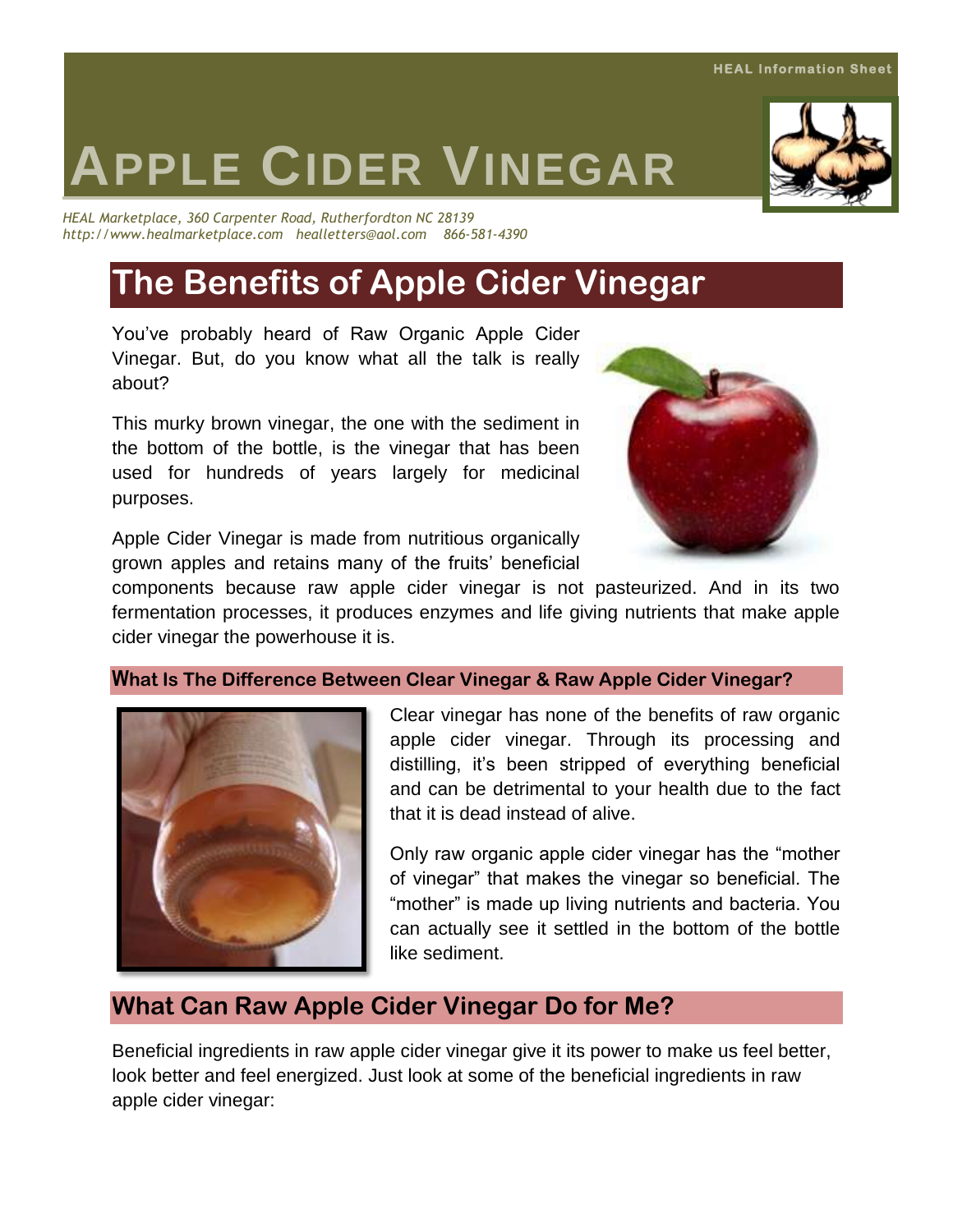- **Potassium** helps to prevent brittle teeth, hair loss and runny noses.
- **Pectin** helps to regulate blood pressure and reduce bad cholesterol.
- **Malic Acid** gives ACV the properties of being anti-viral, anti-bacterial & antifungal.
- **Calcium** helps create strong bones and teeth.
- **Ash** gives ACV its alkaline property which aids your body in maintaining proper pH levels for a healthy alkaline state.
- **Acetic Acid** It appears that this acid slows the digestion of starch which can help to lower the rise in glucose that commonly occurs after meals.

### **A Few Benefits of Raw Apple Cider Vinegar**

- 1 tablespoon of Raw Apple Cider Vinegar mixed in 4 ounces of purified water after a meal has been used as a natural remedy for heartburn and as a replacement for toxic heartburn medications.
- Raw Apple Cider Vinegar may help improve bowel irregularity, thereby removing toxins from the body at a faster rate.
- Helps clear up skin conditions and blemishes giving a smoother texture and complexion.
- Raw Apple Cider vinegar may also help with joint pain and stiffness.
- Apple Cider Vinegar helps to break down fats so that your body can use them rather than store them. For this reason, many diets include ACV in their regimen.
- On a small scale, ACV was studied by researchers at Arizona State University. The preliminary study was published in the *Diabetes Care* journal. It reported that ACV helps reduce levels of glucose.

Raw organic apple cider vinegar is even good for pets. It has been used to help control fleas and even promotes a healthy shiny coat.

#### **How Do I Take Raw Apple Cider Vinegar?**



Mixed with another powerhouse of beneficial goodness, organic honey, apple cider vinegar can be a tasty treat with very healthy benefits. This is a great drink for fast energy. Remember, the mother of vinegar will settle at the bottom of the bottle between uses. Be sure to shake the bottle well before pouring to include these healthful ingredients. In a large pitcher, add together:

- 2 tablespoons of Raw Organic Apple Cider Vinegar
- 1 gallon of purified water
- Raw locally harvested honey or agave nectar to suit your taste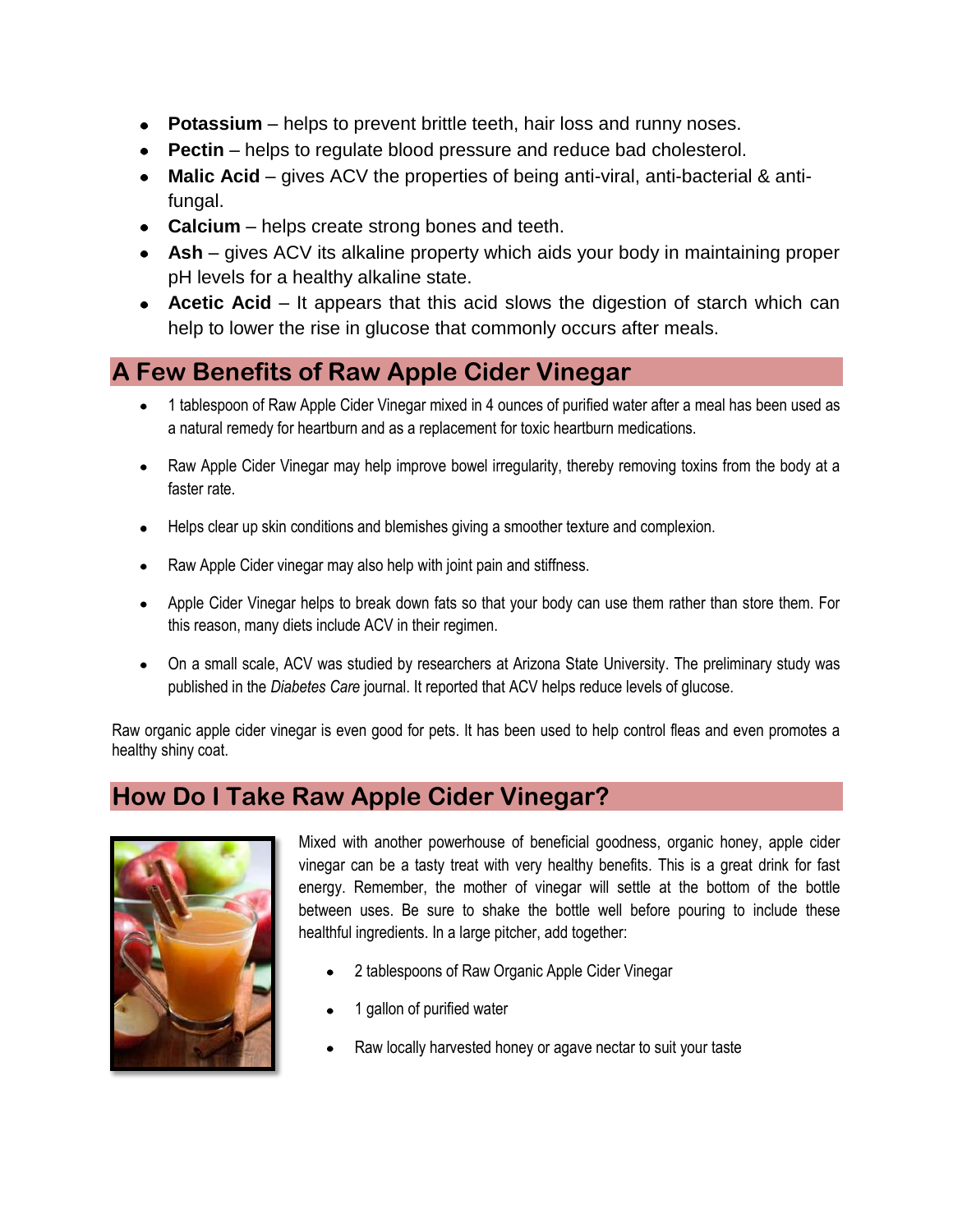Raw honey or organic agave nectar is a great addition because of their health giving properties. They can help improve your energy, strengthen your immune system, and much more. And they taste great.

You can also find apple cider vinegar in tablet or capsule form. However, I do not recommend these sources because they are a dried source and not living as the liquid is.

Raw Apple Cider Vinegar is very strong so I always recommend diluting it with water. A good ratio is 1 tablespoon per 32 ounces of water for general use.

#### **My Personal Recommendation**

I personally use Bragg's Organic raw apple cider vinegar on a daily basis. I would recommend this brand of apple cider vinegar over any other brand currently on the market.

### **10 Benefits of Apple Cider**

Most of the health benefits of apple cider vinegar are anecdotal and have not been scientifically confirmed. We make no claims about any of the health benefits listed below but offer them up as a starting point for further research on your part.

1. When diluted with water 50/50 it is often used as a toner for the face. Caution should be used when applying as cider vinegar is very dangerous to the eyes.

2. A bath of apple cider vinegar is said to reduce the effects of sunburn. The vinegar soaked on a cloth and applied to sunburn may also be used.

3. Many women have tried a douche of apple cider vinegar as a remedy for yeast infections. However, many others claim that vinegar causes or worsens yeast infections. Some say it depends on the brand used.

4. There are many claims that apple cider vinegar is a powerful weight loss aid. Many people use it in salad dressings or drink a tablespoon diluted in a glass of water once or twice per day.

5. It is said to treat dandruff by destroying the fungus Malassezia furfur and restoring the PH balance of the scalp. Some people recommend applying a 50/50 mixture of water and vinegar, applying it to the scalp,